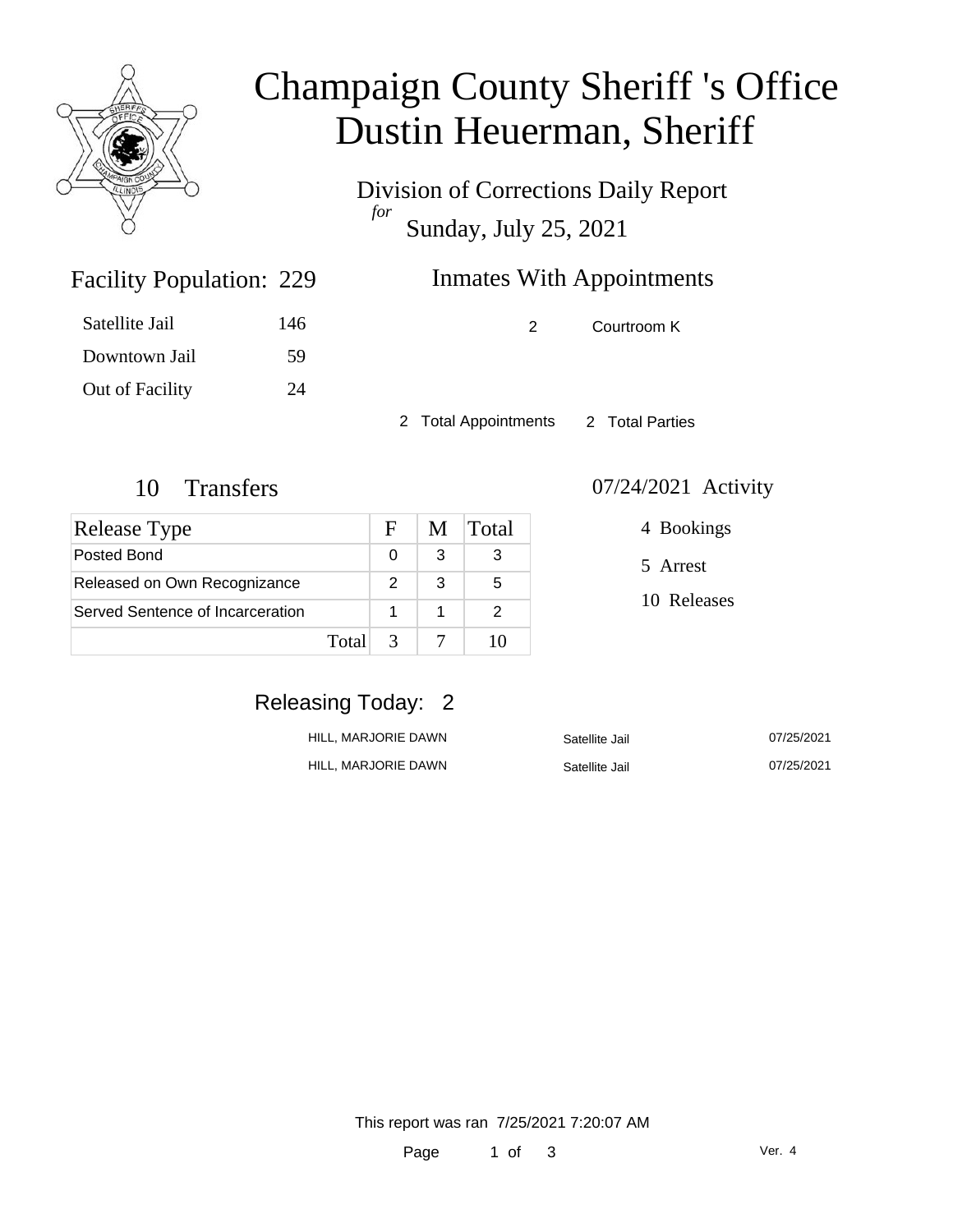

# Champaign County Sheriff 's Office Dustin Heuerman, Sheriff

Division of Corrections Daily Report *for* Sunday, July 25, 2021

#### Custody Status Count

- Electronic Home Dentention 22
	- Felony Arraignment 8
		- Felony Other 3
	- Felony Pre-Sentence 5
		- Felony Pre-Trial 132
	- Felony Sentenced CCSO 11
	- Felony Sentenced IDOC 18
		- Hold Other 4
		- Hold Sentenced IDOC 1
		- Misdemeanor Pre-Trial 5
			- Petition to Revoke 5
			- Remanded to DHS 13
			- Traffic Arraignment 1
	- Traffic Sentenced CCSO 1
		- Total 229

This report was ran 7/25/2021 7:20:07 AM